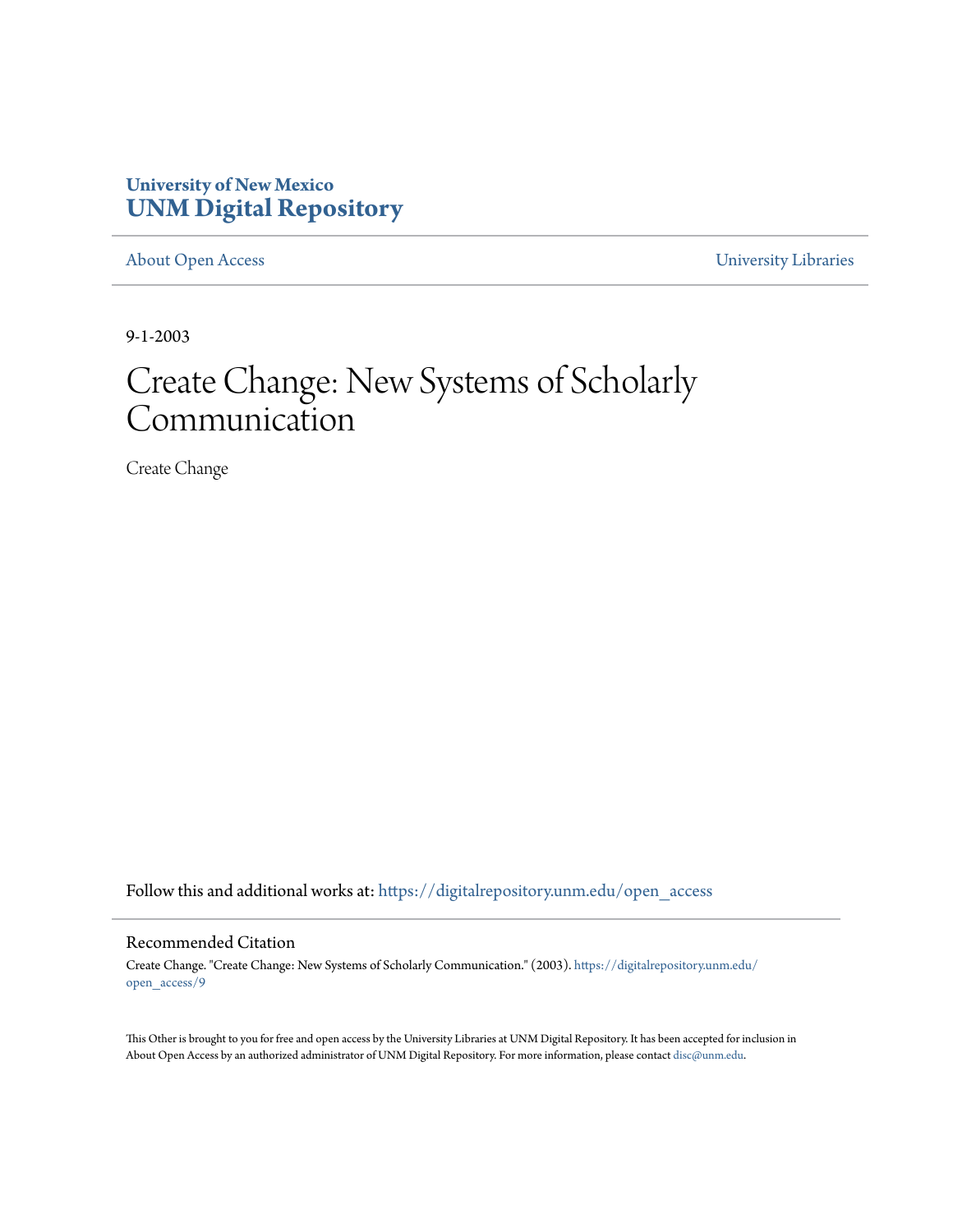# Cr New systems of scholarly communication Cr New systems of scholarly communication eated to the set of scholarly community

# Change Change

Old systems of scholarly communication Old systems of scholarly communication

[www.createchange.org](http://www.createchange.org/) www.createchange.org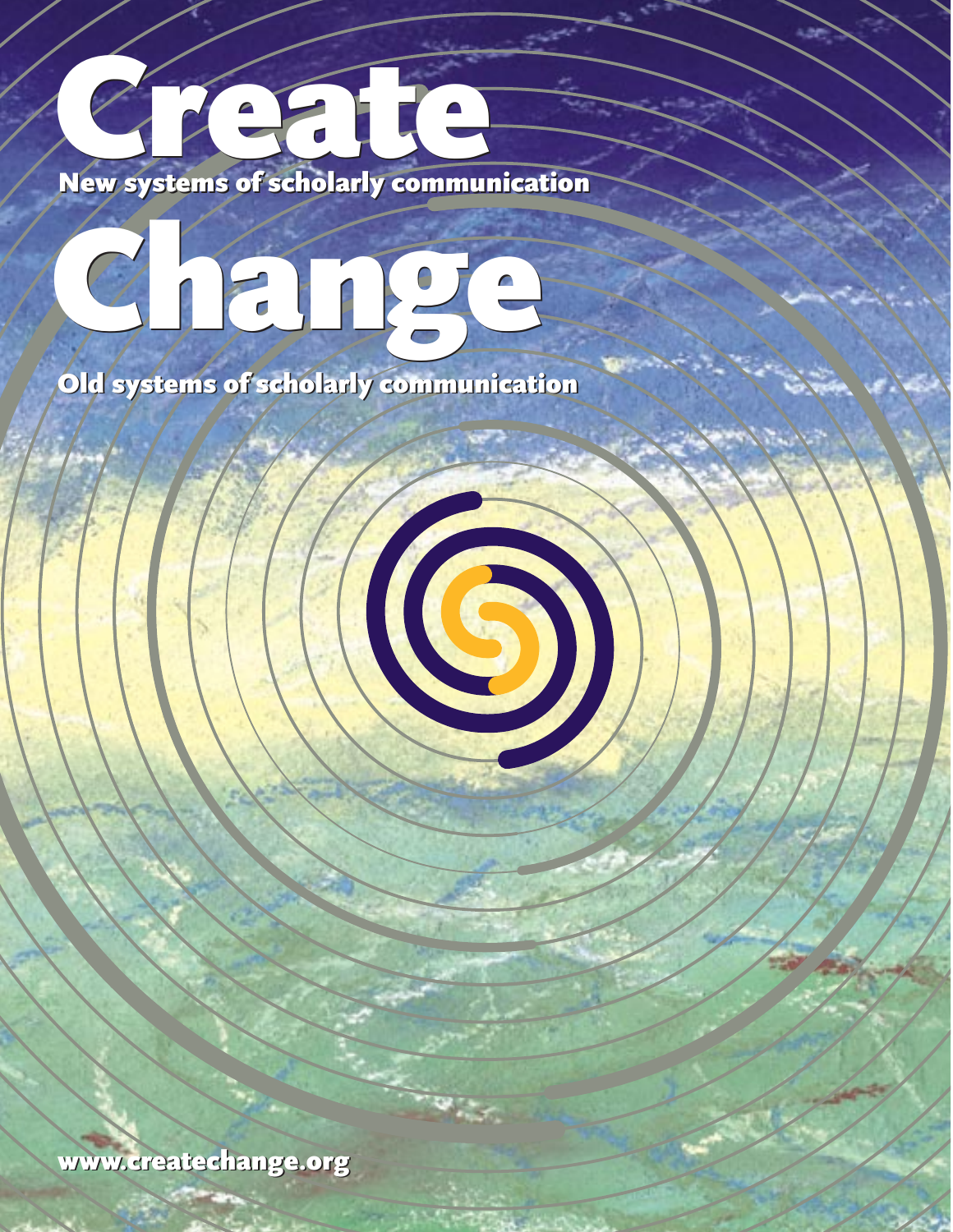

## Scholarly communication is your system.

**SCHOLARLY** communication should exist for the benefit of the world's research and teaching community. Authors want to share new findings with all their colleagues, while researchers, students, and other readers want access to all of the relevant literature.

However, the traditional system of scholarly communication is not working. Libraries and their institutions worldwide can no longer keep up with the increasing volume and cost of scholarly resources. Authors communicate with only those of their peers lucky enough to be at an institution that can afford to purchase or license access to their work. Readers only have access to a fraction of the relevant literature, potentially missing vital papers in their fields.

The promise of the digital revolution to shrink costs and expand access has been threatened by those publishers that have sought to maximize revenues by raising prices and restricting use. But efforts to counter this trend—employing new technologies and business models to provide wider access at lower societal cost—are underway and gaining momentum.

Involvement by the academic community is critical in ensuring that these efforts succeed. Together we can develop a new system that meets your needs and those of future scholars and students.

### It's time to Create Change.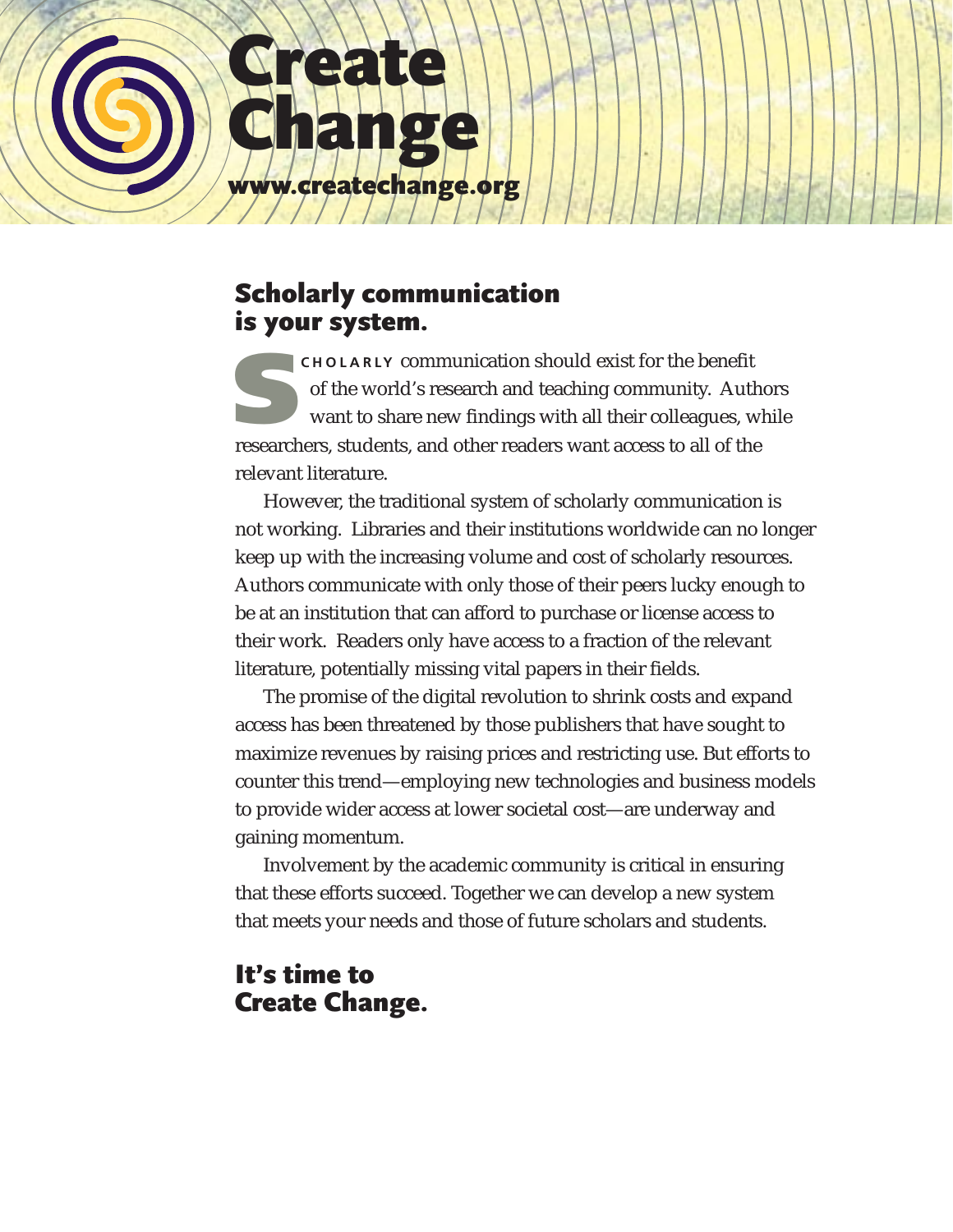

# Book and Journal Costs, 1986–2002

North American Research Libraries

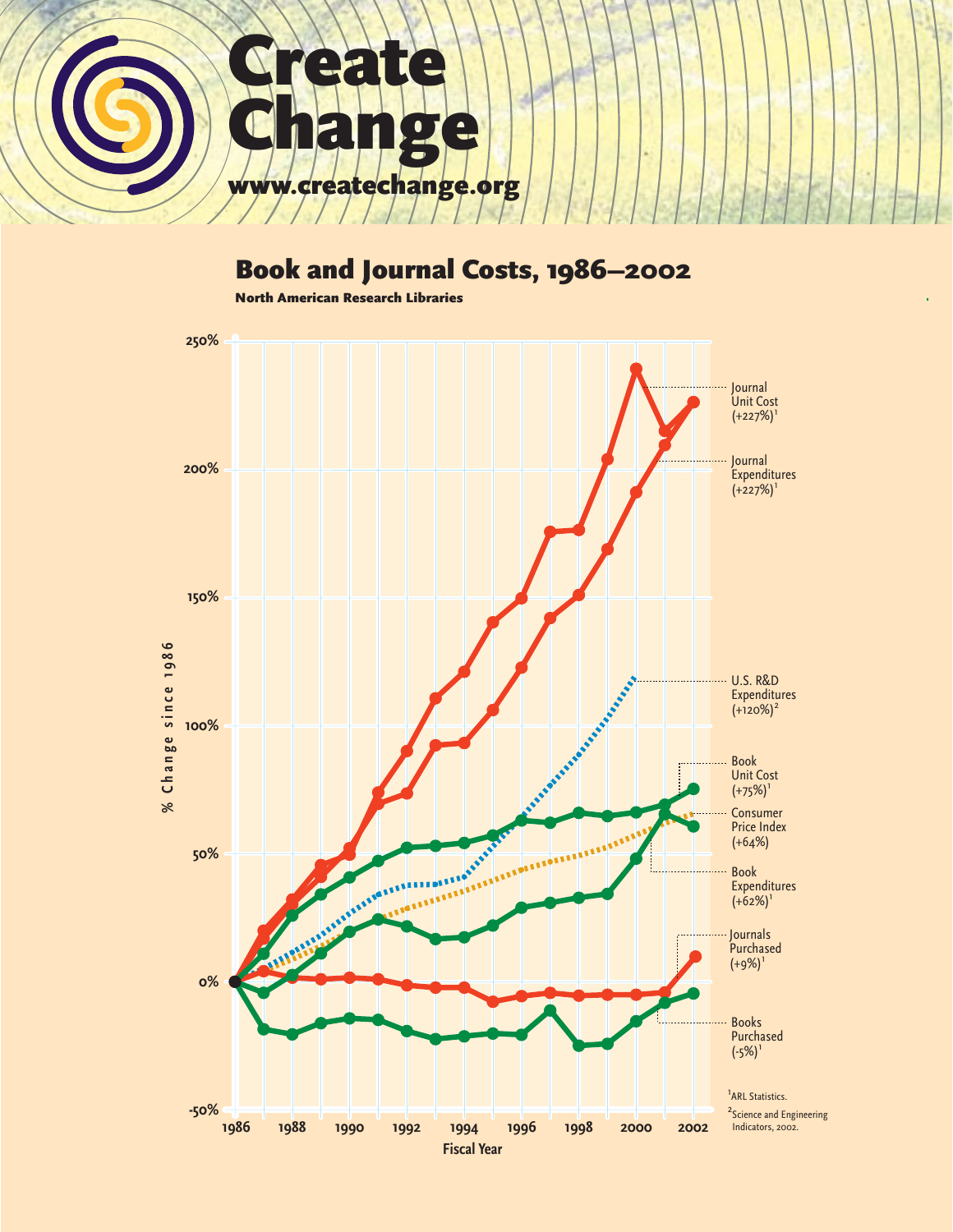

# The system is no longer working.

**You may be finding it harder and harder to locate articles you need as most campuses continue to cancel journal subscriptions.** 

- Worldwide journal prices continue to rise significantly faster than inflation and library budgets. In North America, for example, research libraries spent 227% more on journals in 2002 than in 1986. In the UK, journal prices rose 158% between 1991 and 2001 compared to a 28% increase in inflation.
- $\bullet$ These increases have led to continued journal cancellations, with fewer journals being purchased by libraries.
- Despite cuts in subscriptions, a few publishers continue to post large profits—up to 40% in some cases.
- Commercial journal publishers are expanding their market control through acquisitions, mergers, and the purchase of individual titles from learned and professional societies. Mergers typically result in significant increases in subscription prices.
- $\bullet$ While a growing number of journals are now available online, this access often comes at an extra cost, further stretching library budgets. Many colleges and universities cannot provide this access for their faculty and students.

#### **When you publish, you may be signing away your rights to use your own work.**

- Copyright transfer agreements often require you to transfer all of your copyrights exclusively to the publisher, thereby losing control of any subsequent public distribution of your work.
- Restrictions on use of your own work may prohibit personal distribution for teaching and research, as well as posting your paper on publicly available Web sites and archives.

#### **Although electronic publishing is a promising avenue for scholarly research, it brings its own challenges.**

- Some major publishers seek to restrict access to electronic information through legislation and technical protection systems.
- Many of the electronic resources available on your campus are governed by licenses that restrict how you and your students can use the content.
- $\bullet$ Some publishers have bundled all their electronic journals to provide additional access, but licenses for these packages tie up significant portions of library budgets. This can divert funds from subscriptions to high-quality titles from smaller publishers.
- Small societies and university presses do not have the capital to invest in the new media and they worry about the loss of print subscriptions if their journals are made available electronically.
- Publishers of online-only journals fear that they may not be able to attract quality manuscripts if academic authors are uncertain about the perceived value of electronic publications in the promotion and funding processes.
- Libraries are concerned with the long-term preservation and archiving issues raised by electronic media.

#### **Your young faculty colleagues in the humanities may not be able to find a publisher for their first book.**

- Subsidies from granting agencies and universities for publishing in the humanities have virtually disappeared in the last 15 years.
- Academic libraries in the UK purchase 19% fewer books per student today than they did 8 years ago due to high journal prices. In North America, research libraries are purchasing 5% fewer books in 2002 than in 1986, despite spending 62% more.
- As library budgets are squeezed by expensive journals the market for books is reduced. Today many scholarly books sell only 200-400 copies compared with 1500 copies a decade ago.
- University presses reject some quality  $\bigcirc$ manuscripts with limited market potential because publishing costs cannot be recovered.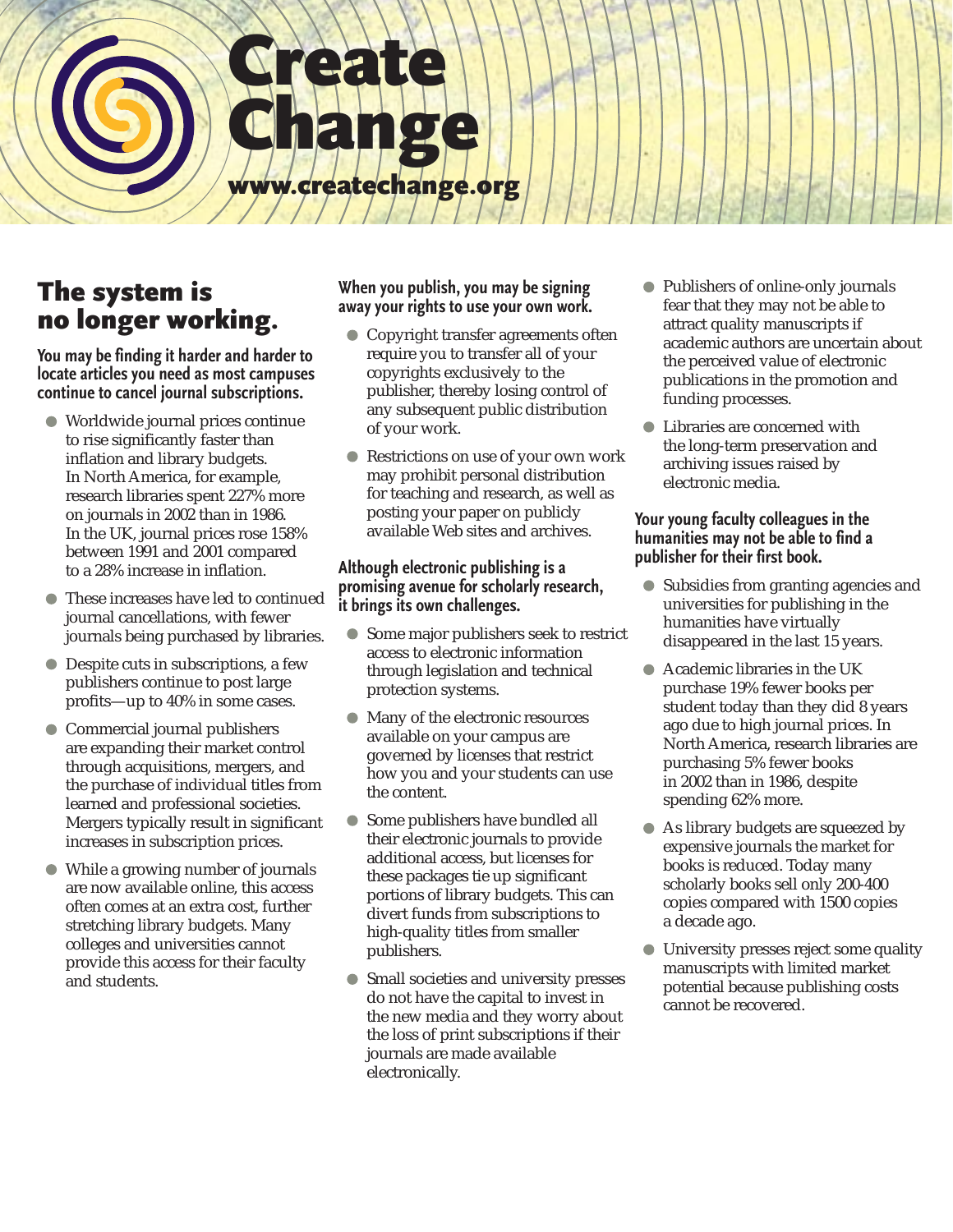# Create Change [www.createchange.org](http://www.createchange.org/)

# The system is changing—you can make a difference.

- Encourage discussion of scholarly communication issues and proposals for change in your department, college, or university.
- Where possible, publish in openaccess journals, which employ funding models that do not charge readers or their institutions for access. Serve on editorial boards or review manuscripts for open-access journals. (For a list of open-access journals, see the *Directory of Open Access Journals* at [www.doaj.org](http://www.doaj.org/)).
- Include electronic publications in promotion and funding discussions.
- Encourage your society to explore alternatives to contracting or selling its publications to a commercial publisher.
- $\bullet$ Encourage your society to maintain (or adopt!) reasonable prices and user-friendly access terms.
- Encourage your society to consider creating enhanced competitors to expensive commercial titles.
- Modify, if appropriate, any contract you sign with a publisher ensuring your right to use your work, including posting on a public archive.
- Carefully examine the pricing, copyright, and subscription licensing agreements of any journal you contribute to as an author, reviewer, or editor.
- Consider using your influence by refusing to review for expensive journals; by declining to serve on editorial boards of such publications; by supporting the library's cancellation of expensive, low-use titles; and by encouraging colleagues to do the same.
- Investigate your campus intellectual property policies and participate in their development.
- $\bigcirc$ Invite library participation in faculty departmental meetings and graduate seminars to discuss scholarly communication issues.
- Encourage your institution or its local or regional consortium to set up an institutional repository to permanently archive the intellectual wealth of your institution ([www.arl.org/sparc/IR/ir.html\)](http://www.arl.org/sparc/IR/ir.html).
- Deposit your research materials (including pre- and post-prints of your articles) in your local or regional institutional repository or your discipline's repository.
- Familiarize yourself with journal cost-per-use studies, such as those conducted at Cornell and Wisconsin ([www.createchange.org/](http://www.createchange.org/resources.html) [resources.html\)](http://www.createchange.org/resources.html).
- Encourage your library to become a member of SPARC [\(www.arl.org/](http://www.arl.org/sparc/) [sparc\)](http://www.arl.org/sparc/) or SPARC Europe [\(www.sparceurope.org\)](http://www.sparceurope.org). SPARC, the Scholarly Publishing & Academic Resources Coalition, encourages competition in the scholarly publishing market.
- Submit papers to SPARC-supported journals in your discipline, serve on SPARC editorial boards, and/or agree to review papers for SPARC titles.

#### **If you are a journal editor:**

- Become involved in the business aspects of your journal.
- Use your influence, and that of your editorial board, to lobby for reasonable prices and access policies—other editors and boards have found this a successful strategy!
- Include your librarian when meeting with a publisher's representative.
- If warranted, consider moving your journal to a non-commercial publisher or creating an alternative journal.

## For more information

#### [www.createchange.org](http://www.createchange.org)

To find out more about these issues, contact your library liaison and visit the Create Change Web site at [www.createchange.org](http://www.createchange.org).

*To obtain additional copies of this brochure, e-mail: [pubs@arl.org.](mailto:pubs@arl.org)*